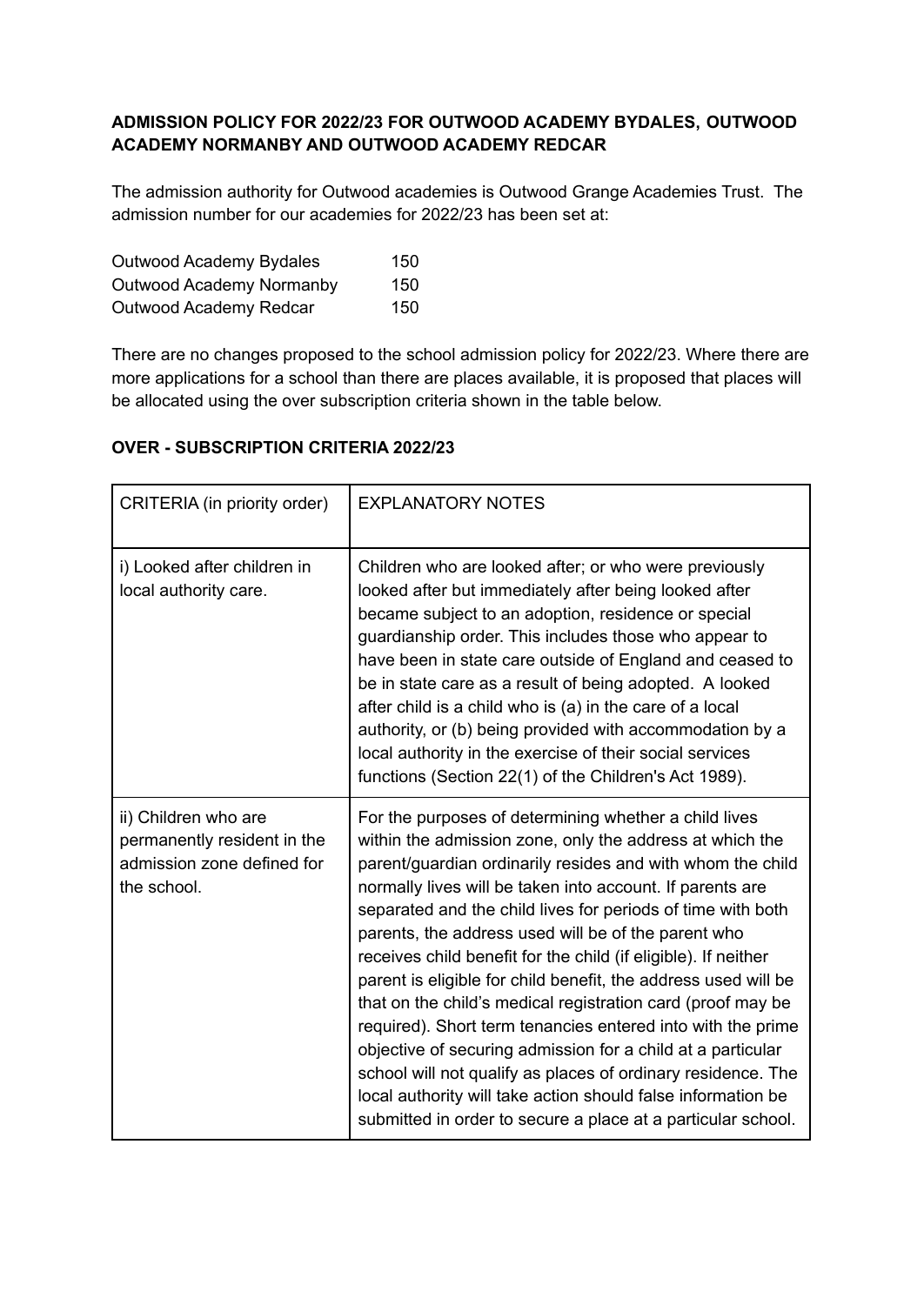| (iii) Children not living in the<br>admission zone who have<br>elder brothers or sisters<br>attending the school in the<br>2022/23 school year.                                                                                                                                    | Brothers and sisters and step brothers and sisters will<br>qualify under this criterion as long as they both live at the<br>same permanent address and the elder sibling is still<br>attending the preferred school in the 2022/23 school year.<br>'Sibling' refers to brother or sister, half brother or sister,<br>adopted brother or sister, step brother or sister, or the child<br>of the parent/carer's partner where the child for whom the<br>school place is sought is living in the same family unit at<br>the same address as that sibling.                                                                                                                                                                                                                                                                                                                                                                                                                                                                                                                                                                                                                             |
|------------------------------------------------------------------------------------------------------------------------------------------------------------------------------------------------------------------------------------------------------------------------------------|------------------------------------------------------------------------------------------------------------------------------------------------------------------------------------------------------------------------------------------------------------------------------------------------------------------------------------------------------------------------------------------------------------------------------------------------------------------------------------------------------------------------------------------------------------------------------------------------------------------------------------------------------------------------------------------------------------------------------------------------------------------------------------------------------------------------------------------------------------------------------------------------------------------------------------------------------------------------------------------------------------------------------------------------------------------------------------------------------------------------------------------------------------------------------------|
| (iv) Children not living within<br>the admission zone who<br>have exceptional social<br>and/or medical reasons for<br>attending a particular school,<br>professionally supported by<br>an independent third party<br>and sustained by the<br>Authority's professional<br>advisors. | Social reasons generally do not include domestic<br>circumstances such as parents' working commitments,<br>child care arrangements, or separation from friends. In the<br>case of medical reasons, evidence would need to<br>demonstrate the exceptional long-term nature of the<br>condition. All mainstream schools are able to cater for a<br>wide range of medical needs which may be encountered<br>by children. You are strongly urged to provide independent<br>third party information (e.g., from a professional person<br>who knows or is involved with your child) in support of any<br>exceptional long-term medical or social reason why you<br>think your child should be given special consideration for<br>placement in a particular school. This written support must<br>make clear why the preferred school is the only school<br>which could meet your child's needs. The submission of<br>independent information will not automatically guarantee a<br>place under this criterion. However, the evidence will be<br>carefully considered by the local authority's professional<br>advisors as to whether or not your application falls into this<br>category. |
| (v) Children living closest to<br>the school                                                                                                                                                                                                                                       | The distance from home to school will be measured by<br>computer on a straight line basis using the number and<br>postcode of the house and the postcode of the school.                                                                                                                                                                                                                                                                                                                                                                                                                                                                                                                                                                                                                                                                                                                                                                                                                                                                                                                                                                                                            |

# **Tie-break:**

If it is necessary to distinguish between children within categories (i)-(v), places will be offered using the criteria listed above in priority order and determined by criteria (v) measurement on a straight line basis using the number and postcode of the house and the postcode of the school. In the case of a tie break in category (v) the final allocation will be determined using the shortest walking route using the number and postcode of the house and the postcode of the school.

## **Late Applications:**